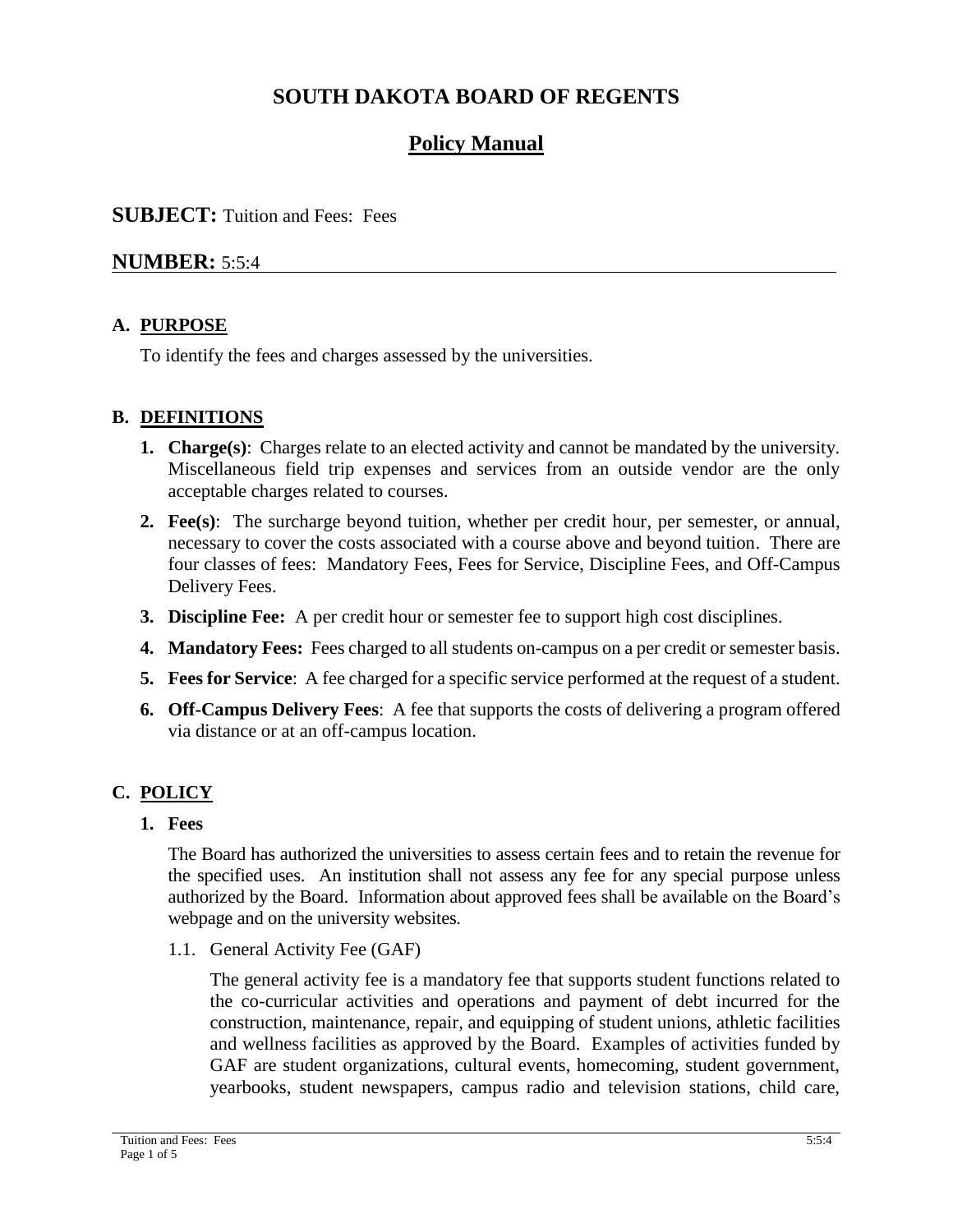student activities, athletics, intramurals, student health services, and the operational and debt expenses for student unions.

- 1.1.1. Student Representation on General Activity Fee Committee: There shall be at least a simple majority of students on the committees that recommend to the president the rates and allocation of the general activity fee. The president of the institution has the approving authority for the final recommendation to the Board.
- 1.1.2. A request above inflation for a GAF fee increase should include the following:
	- Open student hearings that include the proposed annual cost increase and an explanation of what the funds will be used for.
	- An explanation of student reaction and level of support based on student body surveys for the fee increase.
- 1.1.3. The general activity fee shall be assessed on all on-campus credit hours.
	- 1.1.3.1. Universities are authorized to waive the general activity fee for anyone enrolled in a workshop.
- 1.2. Computer Lease Fees

The computer lease fee is used to cover the cost to lease laptops/tablets for full-time on-campus students.

- 1.2.1. Undergraduate students attending DSU will pay a per semester computer lease fee.1.2.2. Undergraduate students attending SDSM&T will pay a per semester computer lease fee.
- 1.3. Discipline Fees
	- 1.3.1. Discipline fees shall be used to purchase instructional equipment and supplies and pay other operating costs for high cost disciplines. The funds are also available to supplement salaries for faculty within the discipline. The dollars should be used such that they benefit the students enrolled in that discipline

A complete listing of approved discipline fees shall be available on the Board's webpage, each university's website, and at the Executive Director's Office. All discipline fees must be approved by the Board.

1.4. Undergraduate Application Fee

Students will be assessed the application fee for each university to which they apply as a degree-seeking student. Students taking courses as a non-degree seeking student will not be assessed the application fee until they are accepted as a degree seeking student.

- 1.4.1. Military personnel that have dropped out due to a call to active duty for a period exceeding the three previous terms are eligible for a waiver.
- 1.4.2. Any student that attended a Regental institution in the three terms prior to the term of the application is eligible for a fee waiver.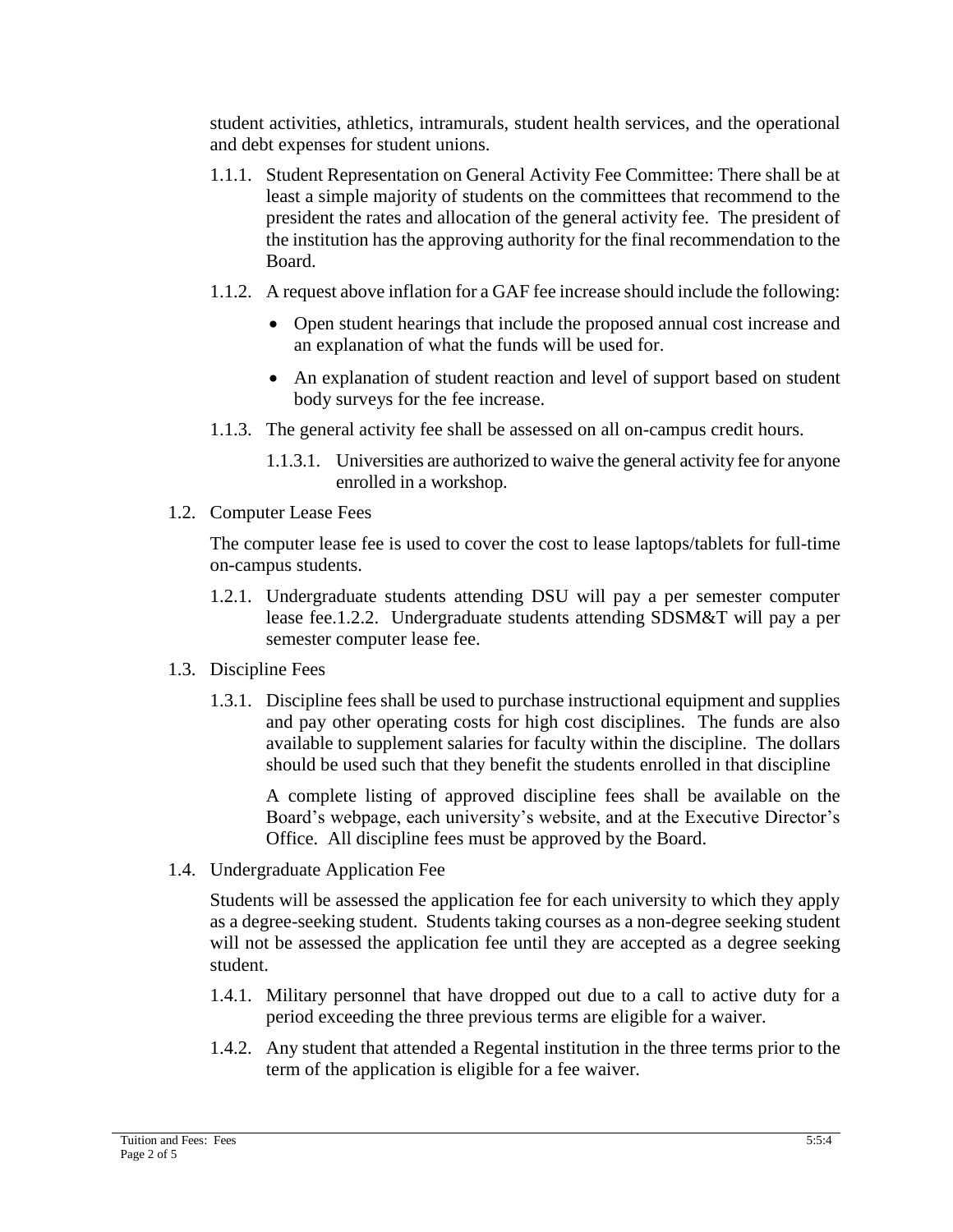1.5. Graduate Application Fee

The fee will be assessed once when a student applies to the graduate school. The student will have to pay again if he/she switch institutions and/or he/she dropped out for more than three terms and have to reapply. Students attending as non-degree seeking students will not be assessed the application fee until accepted as a degree seeking student.

1.6. Transcript Fee

Students shall be assessed the transcript fee for each official copy of their academic record. The revenues will be used to cover the cost of the e-transcript processing center as well as to cover local processing costs. Students have the ability to generate unofficial copies of their transcript or will be provided one at no charge. Campuses may charge to cover postage or for multiple copies.

1.7. International Student Fee

All F-1 and J-1 international students enrolled on campus for credit at a South Dakota public university shall be charged the International Student Fee each academic term in which they are enrolled, excluding the summer term. The fee will be assessed to degree-seeking students, exchange and visiting students, English as a Second Language (ESL) students, and any international students enrolled under a cooperative agreement with a foreign institution. Students in F1 or J1 status are not required to be full-time in the summer term and therefore no federal tracking is required. In the event an international student with an F1 or J1 visa enrolls via distance from another state, or for a single course, such as a field camp, we have no tracking responsibility for the student, and the fee will not be assessed.

1.8. Northern State University Exchange Program Fee

Beginning with summer 2016 term, foreign exchange students attending NSU under any agreement will pay the exchange program fee in addition to the General Activity Fee (GAF).

1.9. Housing and Food Service

The Board shall approve all food service plans and housing plans for standard semesters and the weekly summer room rates.

1.10. Off-Campus Delivery Fees

Universities may assess approved off-campus delivery fees to support the incremental costs of additional equipment, support staff, space or facilities, student services, business services or library, and related services for all courses in a program offered via distance or at an off-campus location.

### **2. Charges**

2.1. Incidental Charges

The universities may assess students incidental charges for elective miscellaneous services the university has been granted authority to administer, provided that the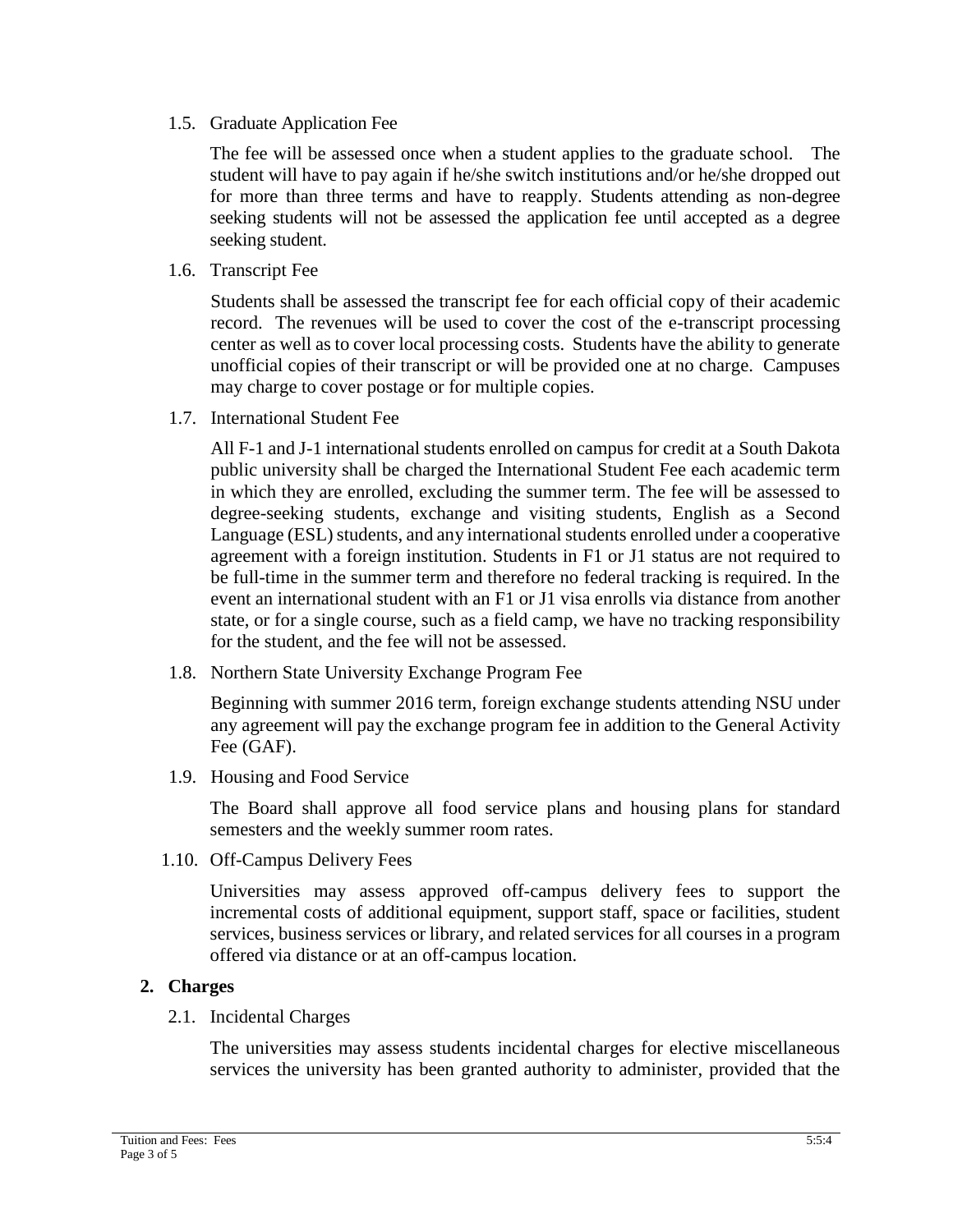services do not have a direct or specific relationship to a course offering. The services must be elected by the students and not mandated by the university.

2.2. Course Charges

Students enrolled in certain courses for which the services of an outside vendor are required may be assessed a charge for the course. Students enrolled in programs requiring malpractice or other insurance may be assessed a charge to recover payments made on their behalf. Course charge shall be noted in the course description published in the university catalog.

- 2.3. Field Trips
	- 2.3.1. The universities may assess students incidental charges for field trips. This charge can be assessed provided that the costs are for the field trip only (transportation, meals and lodging, price of admission, etc.).
	- 2.3.2. Any funds collected for field trips shall be collected by the same university offices that are responsible for the collection of tuition and fees.
- 2.4. Study Tours

The universities may assess students a study tour charge to cover the costs of studying abroad for Board approved study tour programs. The costs may include student transportation, meals, lodging, and other incidental costs. The charge may also include the allocated costs for faculty overhead (transportation, meals, lodging, etc.). Salary costs for faculty members that will teach portions of the program can only be included if no tuition revenues will be collected for the associated credits.

2.5. Assessment Charges or Testing Fees

Unless a fee is specifically approved by the Board, only certain assessment costs can be charged to students according to the following criteria:

- The initial cost of system-wide exams mandated by the Board will be covered with tuition revenues paid by students. The cost of retests will be borne by the student.
- The cost of exams required for admittance into a field of study will be paid for by students taking the exam.
- The cost of major field assessment exams or exit-exams will be covered by tuition revenues paid by all students.
- The cost of licensing exams required by external agencies for various programs will be covered by the students taking the exams.

### **3. International Exchange Agreements**

Students participating under Board approved international exchange agreements pay tuition and mandatory fees to their home campus.

3.1. Outbound Students on Exchange Agreements

Outbound students from South Dakota Regental institutions on exchange agreements will pay tuition and the general activity fee for each credit hour enrolled. Students